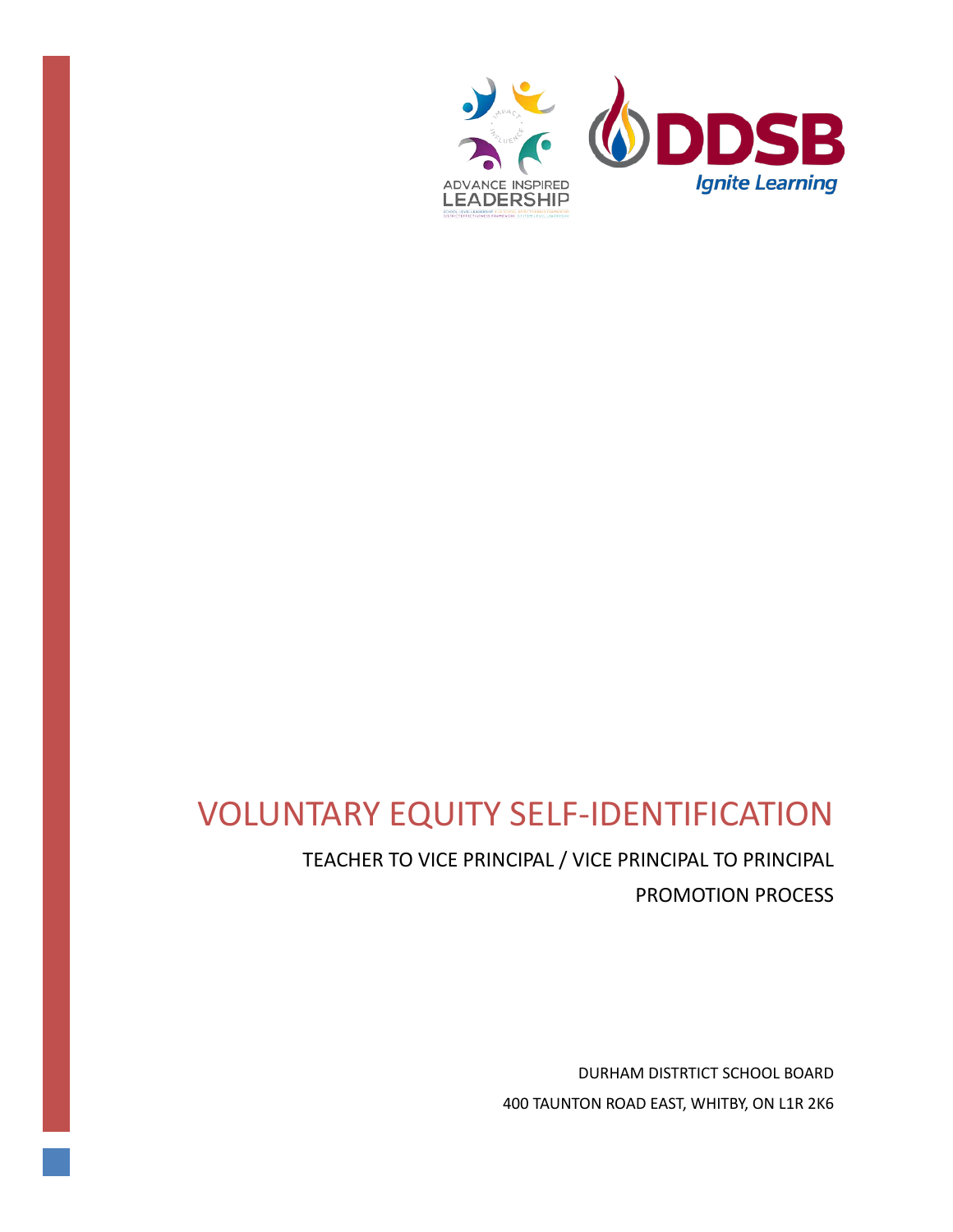**Equity**: refers to the rights of people to have equal access to goods, services and opportuni�es in society. To ensure equality of opportunity, equity programs may treat some persons or groups differently when the situation in society precludes equal treatment.

**Inclusion:** refers to how diversity is leveraged to create a fair, equitable, healthy and highperforming organization or community where all individuals are respected, feel engaged and motivated, and their contributions toward meeting organizational and societal goals are valued. It is also the state of being valued, respected, and involved. Inclusion is about recognizing the needs of each individual and ensuring the right conditions are in place so that each person has the opportunity to achieve his or her full potential. It is reflected in an organization's culture and practices, in addition to its programs and policies.

Is being Canadian part of your identity?



No

**T** Choose not to answer

Do you consider yourself Canadian?



Yes

No

Choose not to answer

Where did you complete your highest level of education?



In Canada



Outside of Canada



Both inside and outside of Canada



Choose not to answer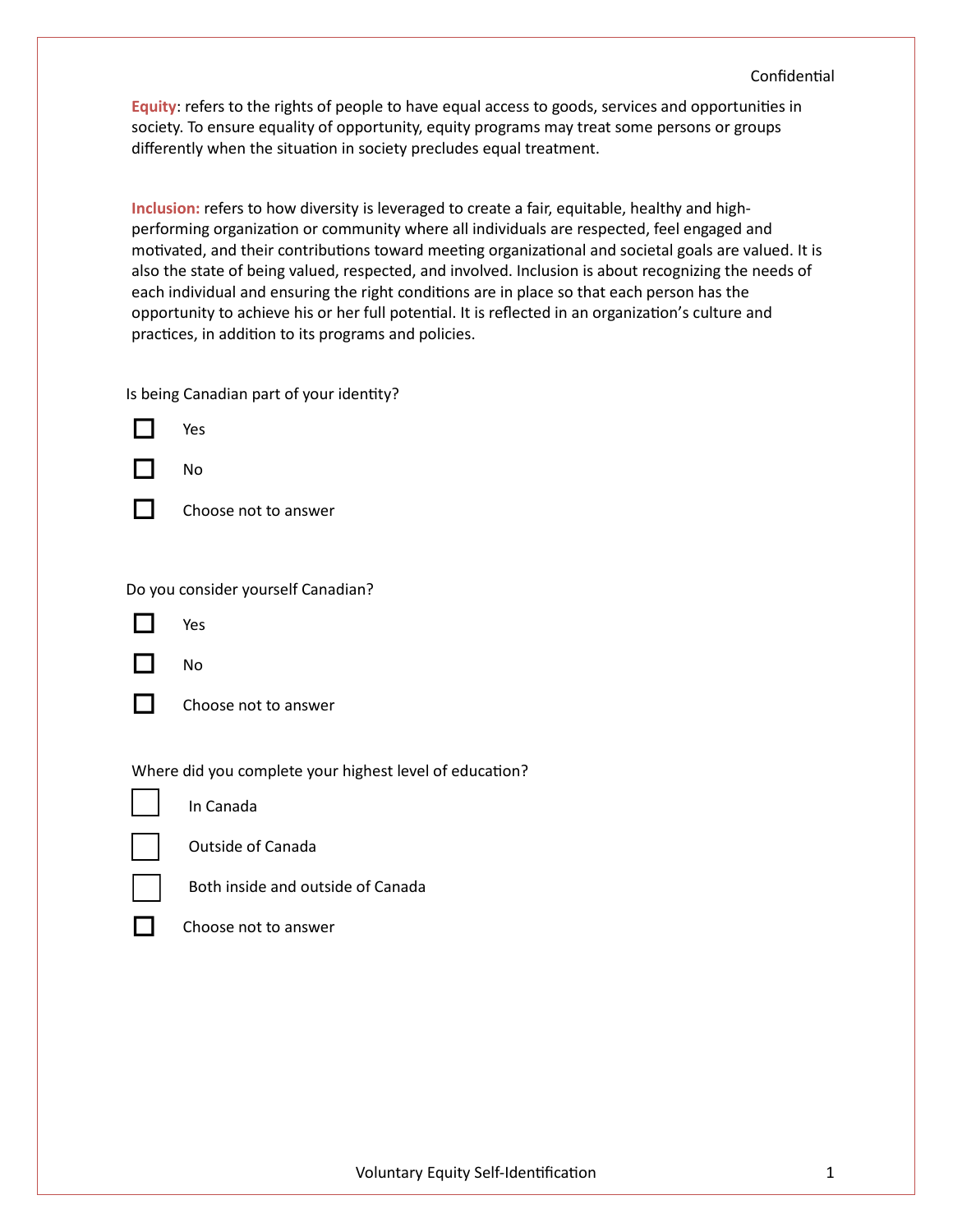# Confidential

How many years have you been working in the education sector?

| 6 - 10 years         |
|----------------------|
| 11 - 15 years        |
| 16 - 20 years        |
| 21 - 25 years        |
| More than 25 years   |
| Choose not to answer |

# To which age group do you belong?

| 25 - 29 years        |
|----------------------|
| 30 - 34 years        |
| 35 - 39 years        |
| 40 - 44 years        |
| 45 - 49 years        |
| 50 - 54 years        |
| 55 - 59 years        |
| 60 - 64 years        |
| 65 years or older    |
| Choose not to answer |
|                      |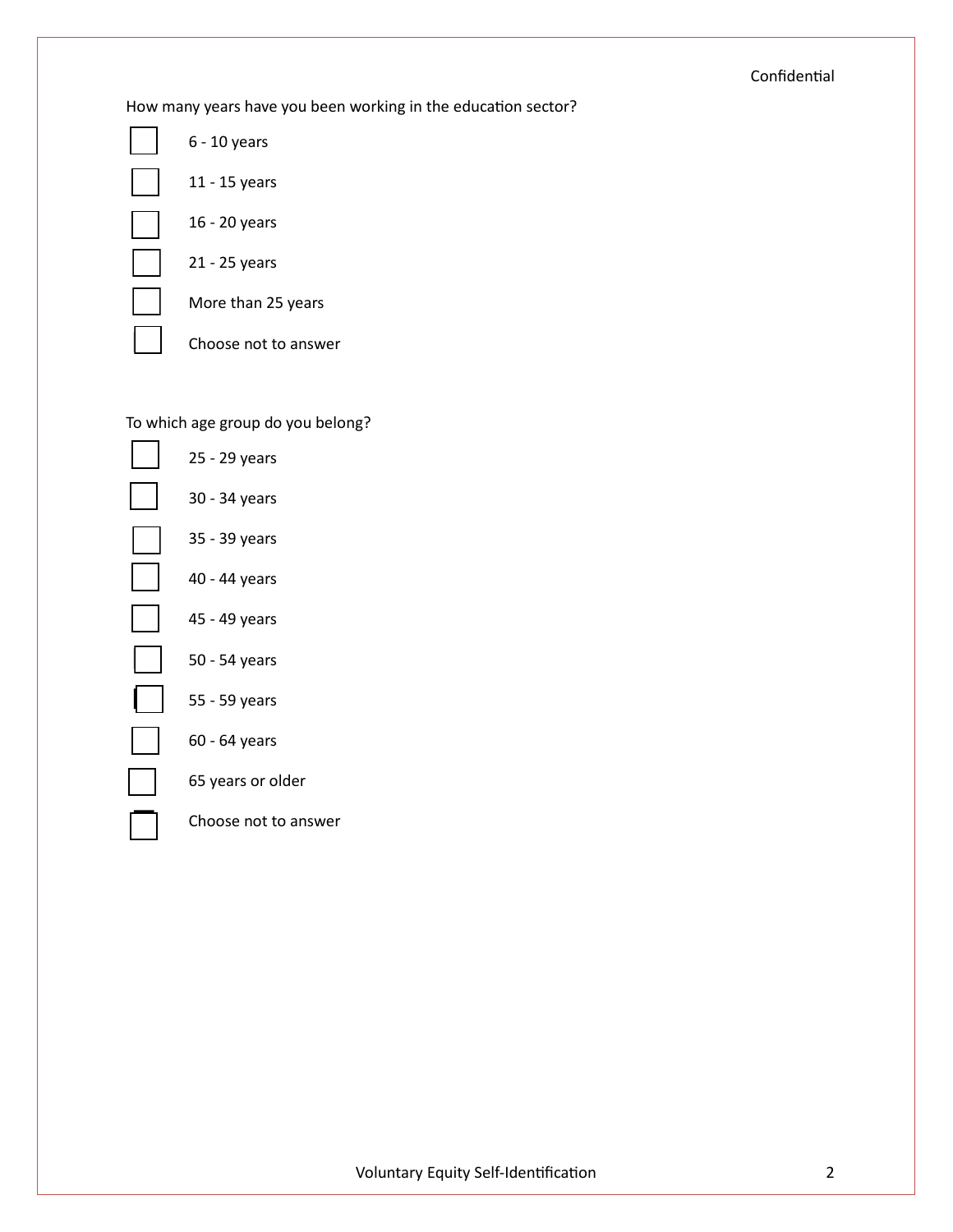Gender Identity: is each person's internal and individual experience of gender. It is a person's sense of being a woman, a man, both, neither, or anywhere along the gender spectrum. A person's gender identity may be the same as or different from their birth-assigned sex (Ontario Human Rights Code).

*For more information about gender identity, please refer the Ontario Human Rights Code at www.ohrc.on.ca*

| Indicate your gender identity. Select all that apply. |                                          |  |                      |  |  |
|-------------------------------------------------------|------------------------------------------|--|----------------------|--|--|
|                                                       | Female                                   |  | Two-spirit           |  |  |
|                                                       | Male                                     |  | Transgender          |  |  |
|                                                       | Fluid                                    |  | Choose not to answer |  |  |
|                                                       | Non-binary                               |  |                      |  |  |
|                                                       | Identity not listed here, please specify |  |                      |  |  |
|                                                       |                                          |  |                      |  |  |

Sexual Orientation: a personal characteristic that forms part of who you are. It covers the range of human sexuality from lesbian and gay, to bisexual and heterosexual (Ontario Human Rights Code).

*For more information about sexual orientation, please refer the Ontario Human Rights Code at www.ohrc.on.ca*

Indicate the sexual orientation(s) with which you currently identify. *Select all that apply*.

| Asexual                                     | Questioning          |
|---------------------------------------------|----------------------|
| Bisexual                                    | Pansexual            |
| Fluid                                       | Straight             |
| Gay                                         | Choose not to answer |
| Lesbian                                     |                      |
| Orientation not listed here, please specify |                      |
|                                             |                      |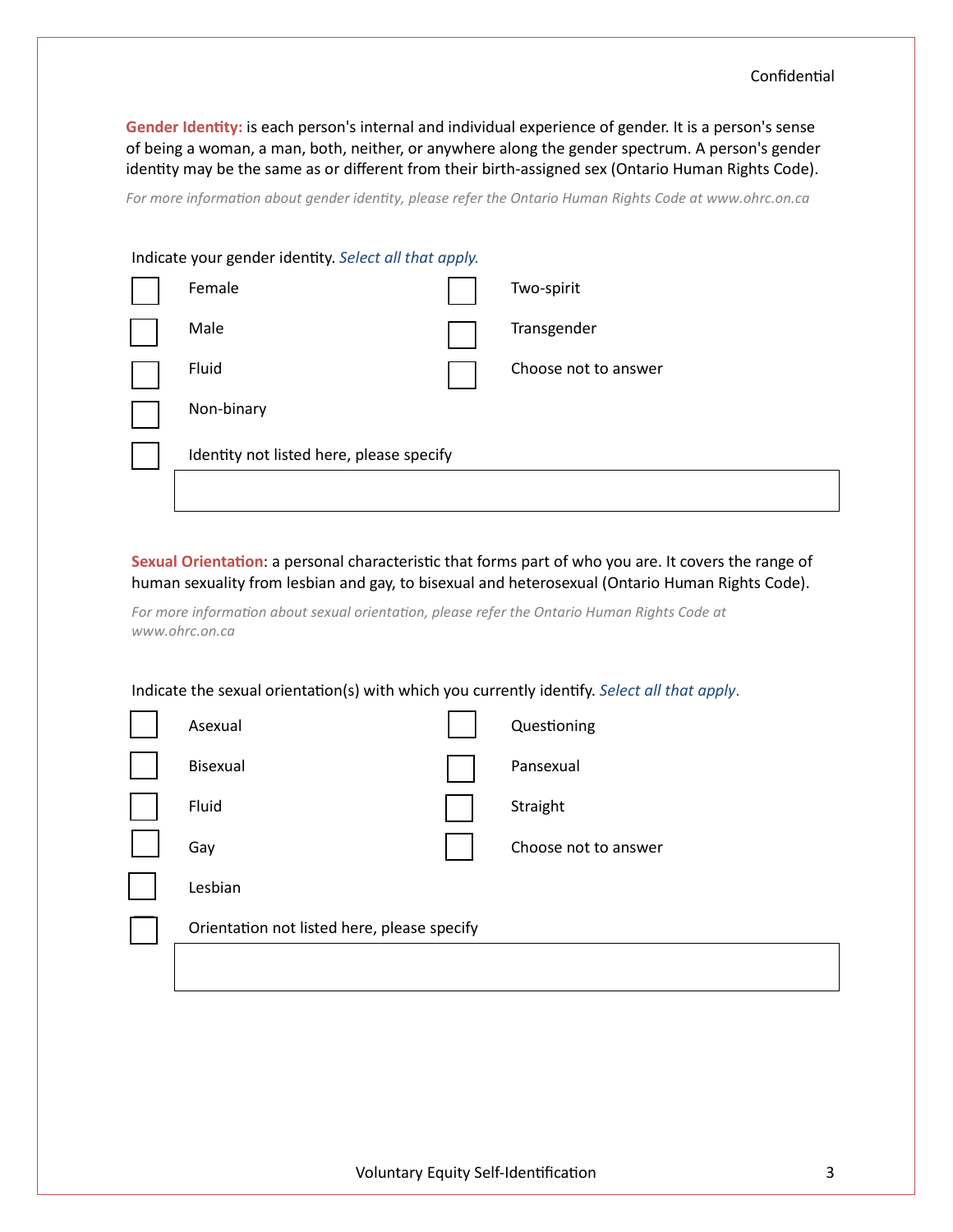The term "disability" covers a broad range and degree of conditions. A disability may have been present at birth, caused by accident, or developed over time. Section 10 of the Ontario Human Rights Code defines "disability" as:

- 1. any degree of physical disability, infirmity, malformation or disfigurement that is caused by bodily injury, birth defect or illness and, without limiting the generality of the foregoing, includes diabetes mellitus, epilepsy, a brain injury, any degree of paralysis, amputation, lack of physical co-ordination, blindness or visual impediment, deafness or hearing impediment, muteness or speech impediment, or physical reliance on a guide dog or other animal or on a wheelchair or other remedial appliance or device,
- 2. a condition of mental impairment or a developmental disability,
- 3. a learning disability, or a dysfunction in one or more of the processes involved in understanding or using symbols or spoken language,
- 4. a mental disorder, or
- 5. an injury or disability for which benefits were claimed or received under the insurance plan established under the Workplace Safety and Insurance Act, 1997.

*For more information about a condition or disability, please refer the Ontario Human Rights Code at www.ohrc.on.ca*

#### Do you consider yourself to be a person with a condition or disability?

*Note: Responding to this question does not constitute notice to the employer about the existence of a condition or disability.*

|--|

Choose not to answer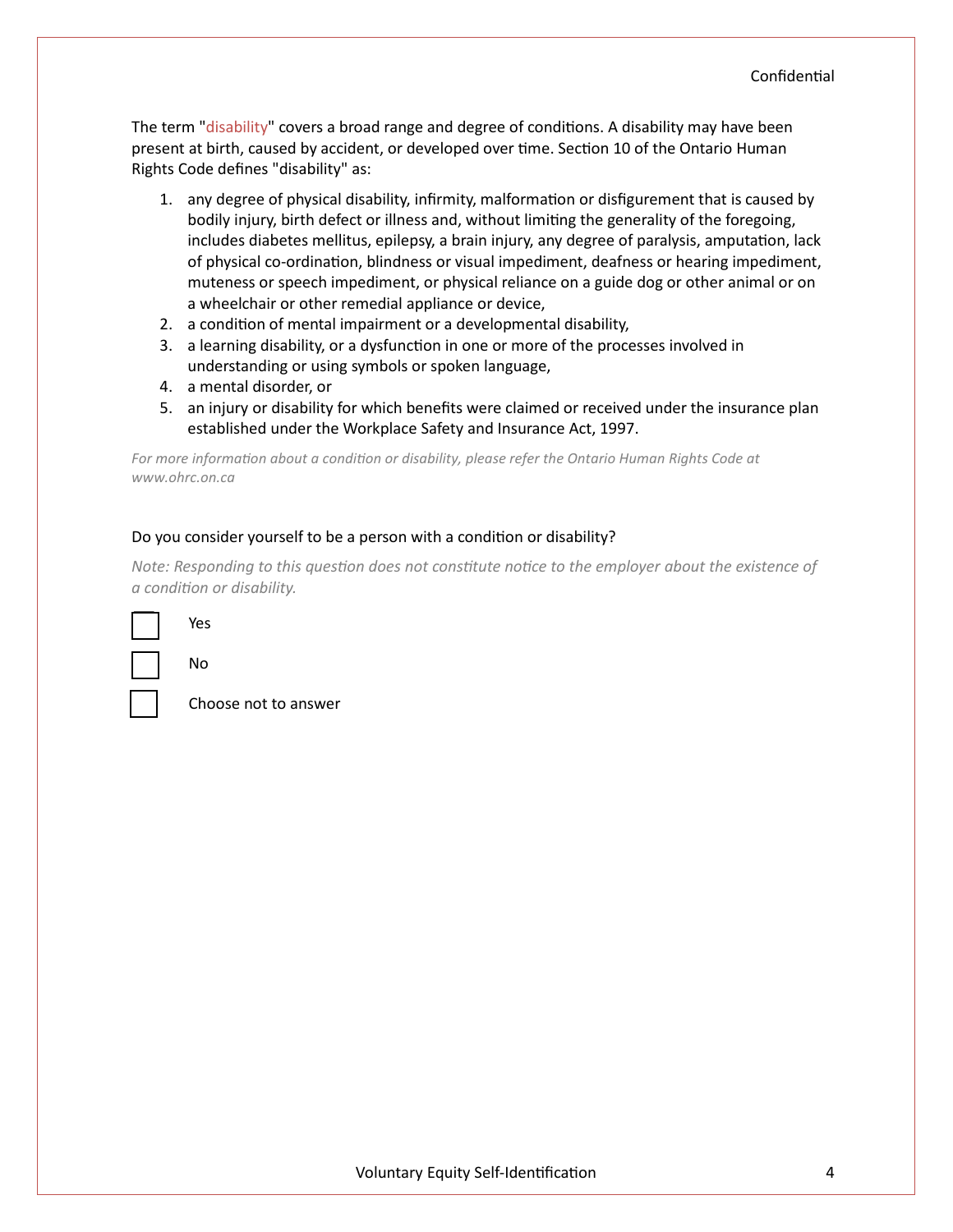### Use this map to assist you with answering the next question about Ethno-Racial Identity.

*Reference: United Nations Statistics Division (UNSD) Geoscheme: geographic regions, lists of countries and map.*



**Ethnicity:** refers to the ethnic or cultural origin of a person's ancestors. Ethnic origin refers to a person's 'roots' and should not be confused with citizenship, nationality, language, or place of birth.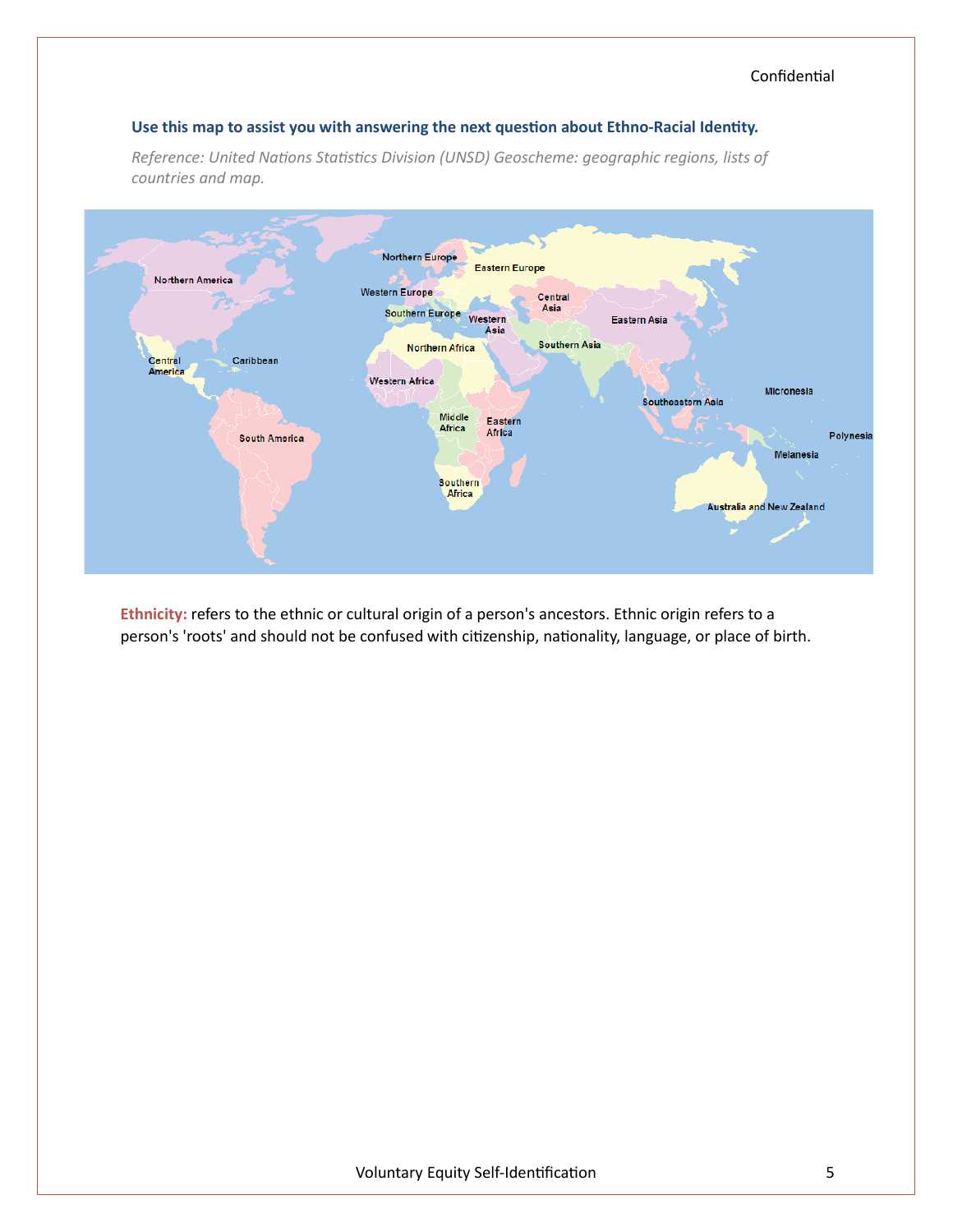Indicate your ethno-racial identity by selecting from the list those options that best represent you and the region from which the strongest aspects of your ethnicity originate. *Select all that apply.*

| Asian (those of Asian ancestry)                                                                   | Asia-Central (e.g. Afghanistan, Kazakhstan,<br>Turkmenistan, Uzbekistan, etc.)                              |
|---------------------------------------------------------------------------------------------------|-------------------------------------------------------------------------------------------------------------|
| Black (those of African ancestry)                                                                 | Asia-Southern (e.g. Bangladesh, India, Nepal,<br>Pakistan, Sri Lanka, etc.)                                 |
| White (those of Caucasian ancestry)                                                               | Asia-Southeastern (e.g. Cambodia, Indonesia,<br>Laos, Malaysia, Myanmar, Philippines, Thailand,<br>etc.)    |
| <b>First Nations</b>                                                                              | Asia-Western (e.g. Jordan, Iran, Iraq, Israel,<br>Lebanon, Palestine, Saudi Arabia, Syria, Turkey,<br>etc.) |
| Inuit                                                                                             | African-Caribbean (includes islands,<br>archipelagoes, coastal regions)                                     |
| Métis                                                                                             | Indo-Caribbean (includes islands, archipelagoes,<br>coastal regions)                                        |
| Indigenous Central/South American                                                                 | Latino (Central/South America, Caribbean etc.)                                                              |
| Indigenous Pacific Islander                                                                       | Oceania (e.g. Australia, Micronesia, Melanesia,<br>New Zealand, Polynesia, etc.)                            |
| Africa-Northern (e.g. Algeria, Egypt,<br>Libya, Morocco, Sudan, Tunisia, Western<br>Sahara, etc.) | Europe-Eastern (e.g. Belarus, Caucasus, Poland,<br>Romania, Russia, Slovakia, Ukraine, etc.)                |
| Africa-Eastern (e.g. Ethiopia, Kenya,<br>South Sudan, Tanzania, Uganda, etc.)                     | Europe-Northern (e.g. Denmark, Estonia,<br>Finland, Ireland, Norway, Sweden, UK, etc.)                      |
| Africa-Western (e.g. Benin, Ivory Coast,<br>Liberia, Nigeria, Senegal, Togo, etc.)                | Europe-Southern (e.g. Albania, Croatia, Greece,<br>Italy, Malta, Portugal, Serbia, Spain, etc.)             |
| Africa-Middle (e.g. Angola, Cameroon,<br>Chad, Congo Rep./Dem Rep., Equatorial<br>Guinea, etc.)   | Europe-Western (e.g. Austria, Belgium, France,<br>Germany, Netherlands, Switzerland, etc.)                  |
| Africa-Southern (e.g. Botswana,<br>Mozambique, Namibia, South Africa,<br>Zimbabwe, etc.)          | Don't know                                                                                                  |
| Asia-Eastern (e.g. China, Japan, Korea<br>South/North, Mongolia, Taiwan, etc.)                    | Choose not to answer                                                                                        |
| Ethno-racial identity not listed, please specify:                                                 |                                                                                                             |
|                                                                                                   |                                                                                                             |

In which language(s) can you communicate fluently? *Select all that apply.*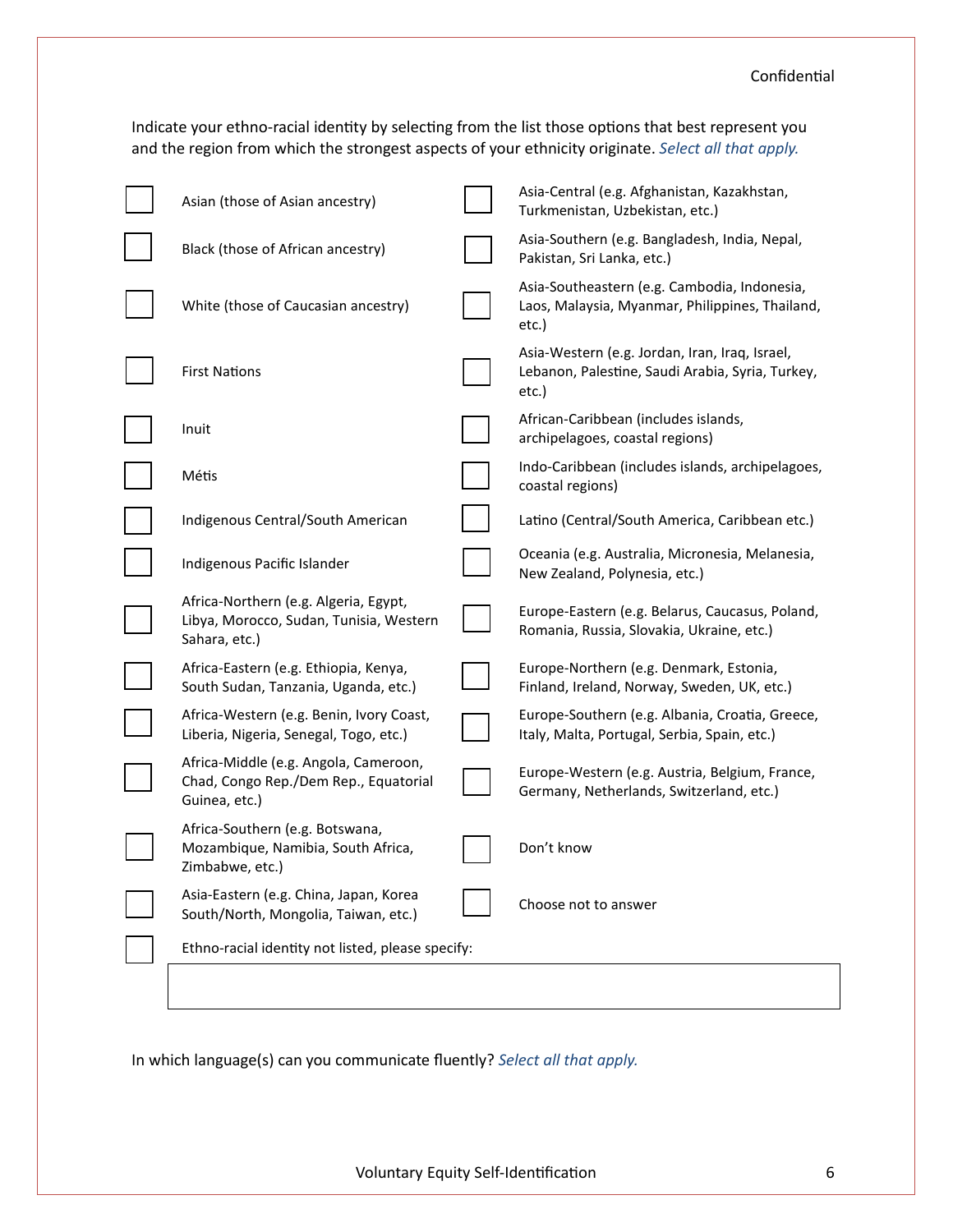# Confidential

*Note: The list of languages sourced from Statistics Canada National Household Survey (NHS) Profile, Durham Region Health Unit, Ontario, 2011.*

| □ | Afrikaans                                   | □ | English                   | □ | Lao                      | $\Box$ | Serbian                         |
|---|---------------------------------------------|---|---------------------------|---|--------------------------|--------|---------------------------------|
| □ | Akan (Twi)                                  | □ | Estonian                  | □ | Latvian                  | □      | Serbo-Croatian                  |
| □ | Albanian                                    | □ | Farsi (Persian)           | □ | Lingala                  | □      | Sindhi                          |
| □ | Algonquin                                   | □ | Finnish                   | □ | Lithuanian               | □      | Sinhala (Sinhalese)             |
| □ | American Sign<br>Language                   | □ | Flemish                   | □ | Macedonian               | □      | Slavey                          |
| □ | Amharic                                     | □ | French                    | □ | Malay                    | □      | Slovak                          |
| □ | Anishinaabemowin                            | □ | Fukien                    | □ | Malayalam                | □      | Slovenian                       |
| □ | Arabic                                      | □ | Gaelic languages          | □ | Maltese                  | □      | Somali                          |
| □ | Armenian                                    | □ | German                    | □ | Mandarin                 | □      | Spanish                         |
| □ | Atikamekw                                   | □ | Greek                     | □ | Marathi                  | □      | Stoney                          |
| □ | <b>Bantu languages</b>                      | □ | Gujarati                  | □ | Mi'kmaq                  | □      | Swahili                         |
| □ | Bengali                                     | □ | Hakka                     | □ | Nepali                   | □      | Swedish                         |
| □ | Berber languages<br>(Kabyle)                | □ | Haudenosaunee             | □ | Niger-Congo<br>languages | □      | Tagalog (Pilipino,<br>Filipino) |
| □ | Bisayan languages                           | □ | Hebrew                    | □ | Ninimowin                | □      | Taiwanese                       |
| □ | Blackfoot                                   | □ | Hindi                     | □ | Norwegian                | □      | Tamil                           |
| □ | Bosnian                                     | □ | Hungarian                 | □ | Ojibway                  | □      | Telugu                          |
| □ | <b>Bulgarian</b>                            | □ | Ilokano                   | ◻ | Oji-Cree                 | $\Box$ | Thai                            |
| □ | Cantonese                                   | □ | Indo-Iranian<br>languages | □ | Oromo                    | □      | Tigrigna                        |
| □ | Carrier                                     | □ | Innu/Montagnais           | ◻ | Panjabi (Punjabi)        | □      | Tlicho (Dogrib)                 |
| □ | Chinese                                     | □ | Inuktitut                 | ◻ | Pashto/Pashtu            | $\Box$ | Turkish                         |
| □ | Cree languages                              | □ | Italian                   | ◻ | Polish                   | □      | Ukrainian                       |
| □ | Creole                                      | ⊔ | Japanese                  | □ | Portuguese               | □      | Urdu                            |
| □ | Croatian                                    | □ | Kannada                   | ◻ | Romanian                 | $\Box$ | Vietnamese                      |
| ш | Czech                                       | □ | Khmer<br>(Cambodian)      | ◻ | Rundi (Kirundi)          | □      | Yiddish                         |
| □ | Danish                                      | □ | Konkani                   | □ | Russian                  | □      | Choose not to<br>answer         |
| □ | Dene                                        | □ | Korean                    | ◻ | Rwanda<br>(Kinyarwanda)  |        |                                 |
| ш | Dutch                                       | □ | Kurdish                   | □ | Semitic languages        |        |                                 |
| □ | Other languages not listed, please specify: |   |                           |   |                          |        |                                 |
|   |                                             |   |                           |   |                          |        |                                 |